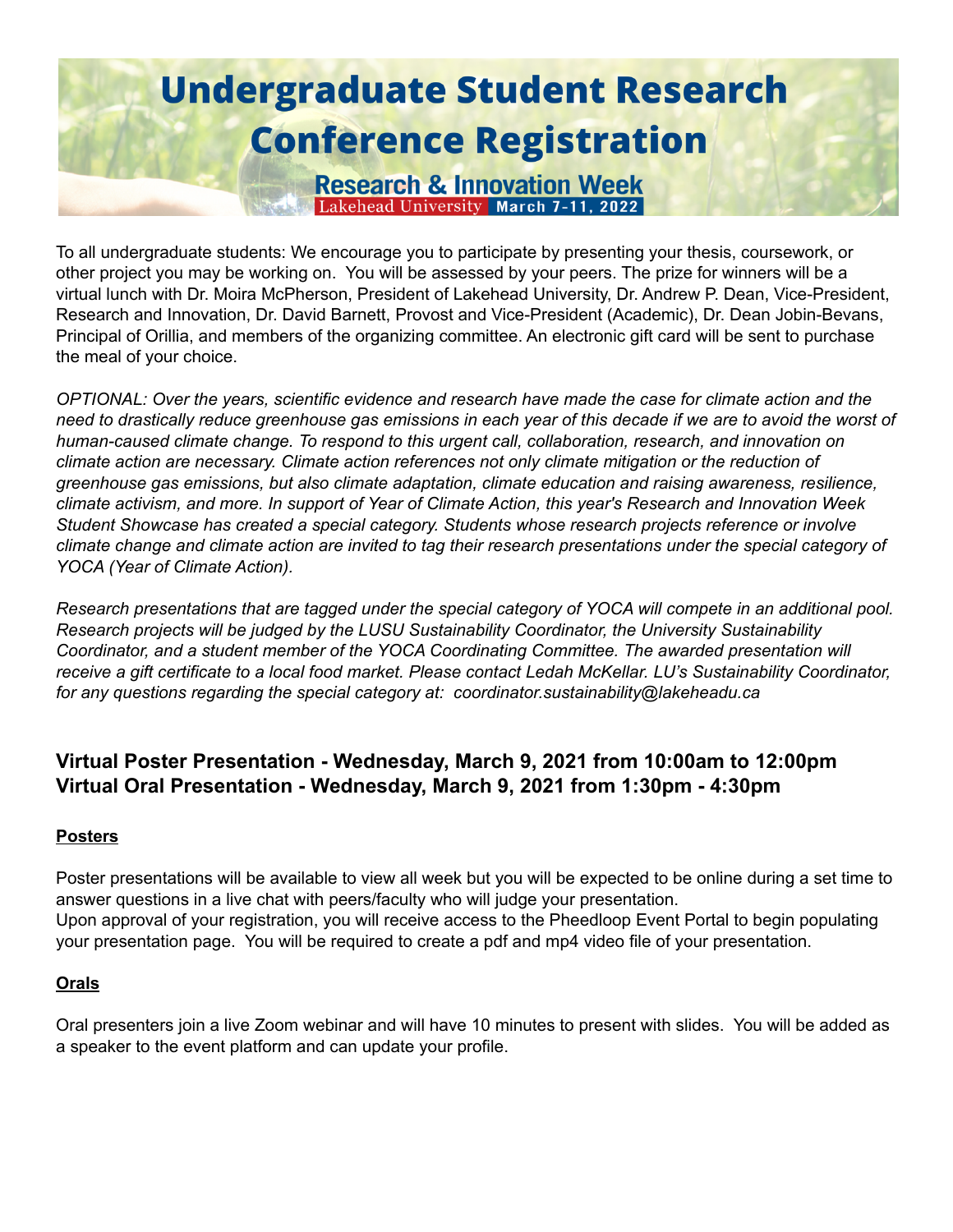| Choose One:<br><b>Poster</b><br>Oral                                            |                                          |
|---------------------------------------------------------------------------------|------------------------------------------|
| <b>GENERAL INFORMATION</b>                                                      |                                          |
| <b>Student(s) Name:</b>                                                         | <b>Student(s) Email:</b>                 |
| <b>Thunder Bay</b><br><b>Drillia</b><br>Choose a campus:                        |                                          |
| <b>Instructor or Supervisor's Name:</b>                                         | <b>Instructor or Supervisor's Email:</b> |
| Academic unit:                                                                  | <b>Faculty:</b>                          |
| Would you like to be considered for the<br>special category as described above? | <b>Yes</b><br><b>No</b>                  |

ABSTRACT AND TITLE (100 WORDS MAXIMUM)